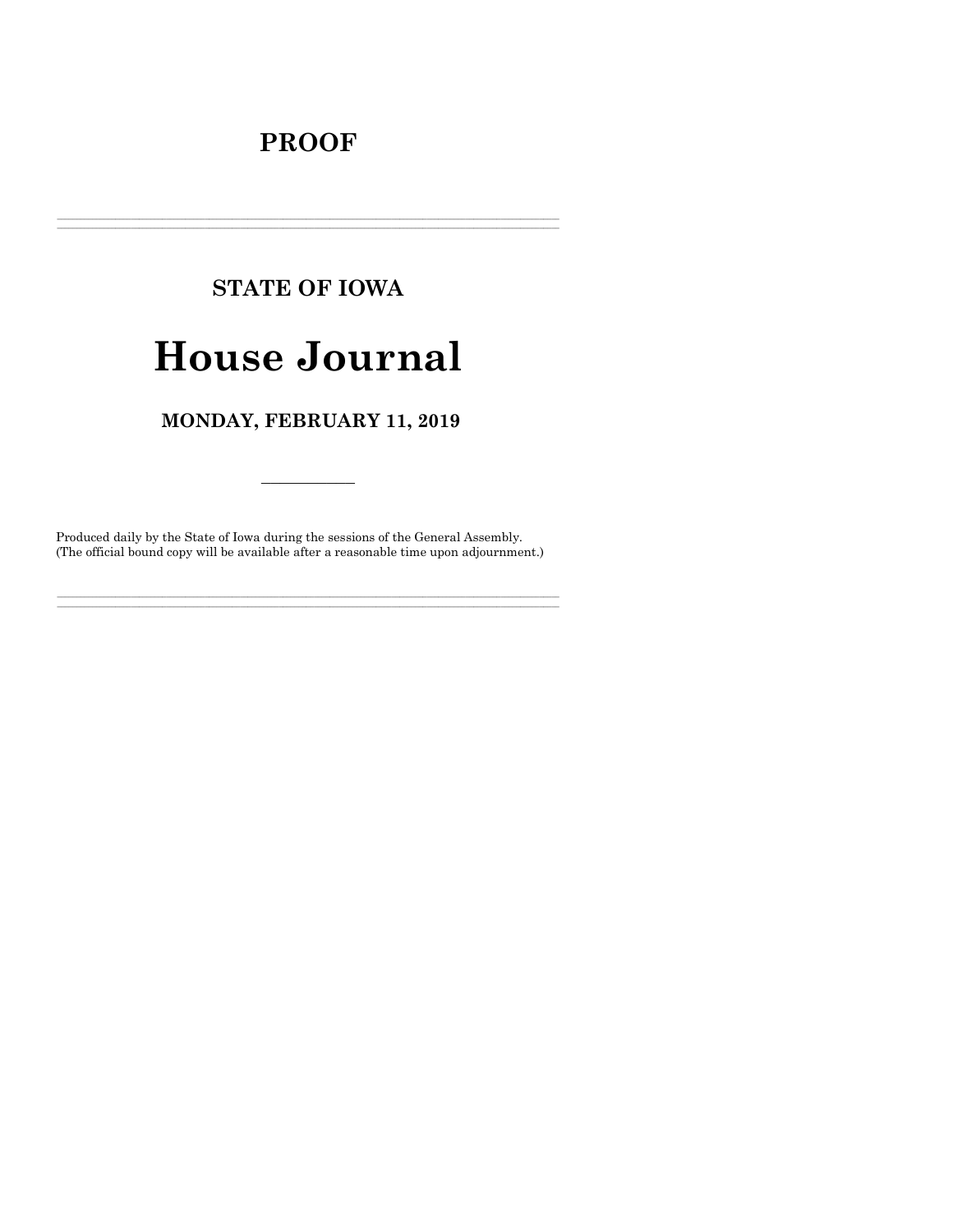# **JOURNAL OF THE HOUSE**

Twenty-ninth Calendar Day - Nineteenth Session Day

Hall of the House of Representatives Des Moines, Iowa, Monday, February 11, 2019

The House met pursuant to adjournment at 1:04 p.m., Speaker Upmeyer in the chair.

Prayer was offered by Imam Nermin Spahic, Des Moines. He was the guest of Abdul-Samad of Polk.

#### PLEDGE OF ALLEGIANCE

The Pledge of Allegiance was led by Ally Emberton, Page from Carlisle.

The Journal of Friday, February 8, 2019, was approved.

#### INTRODUCTION OF BILLS

**[House File 329,](https://www.legis.iowa.gov/legislation/BillBook?ga=88&ba=HF329)** by Mascher, a bill for an act relating to alternative nicotine products and vapor products, and providing for taxation of such products.

Read first time and referred to committee on **Commerce.**

**[House File 330,](https://www.legis.iowa.gov/legislation/BillBook?ga=88&ba=HF330)** by Bossman, a bill for an act relating to certain workforce training programs administered by community colleges and tuition assistance related to such programs.

Read first time and referred to committee on **Economic Growth.**

**[House File 331,](https://www.legis.iowa.gov/legislation/BillBook?ga=88&ba=HF331)** by Gaskill, a bill for an act directing the state board of regents to conduct a feasibility study relating to the establishment of a need-based gender pay gap grant.

Read first time and referred to committee on **Education.**

**[House File 332,](https://www.legis.iowa.gov/legislation/BillBook?ga=88&ba=HF332)** by Shipley, Osmundson, Baxter, Wheeler, Kaufmann, Thompson, Sorensen, Salmon, and Jacobsen, a bill for an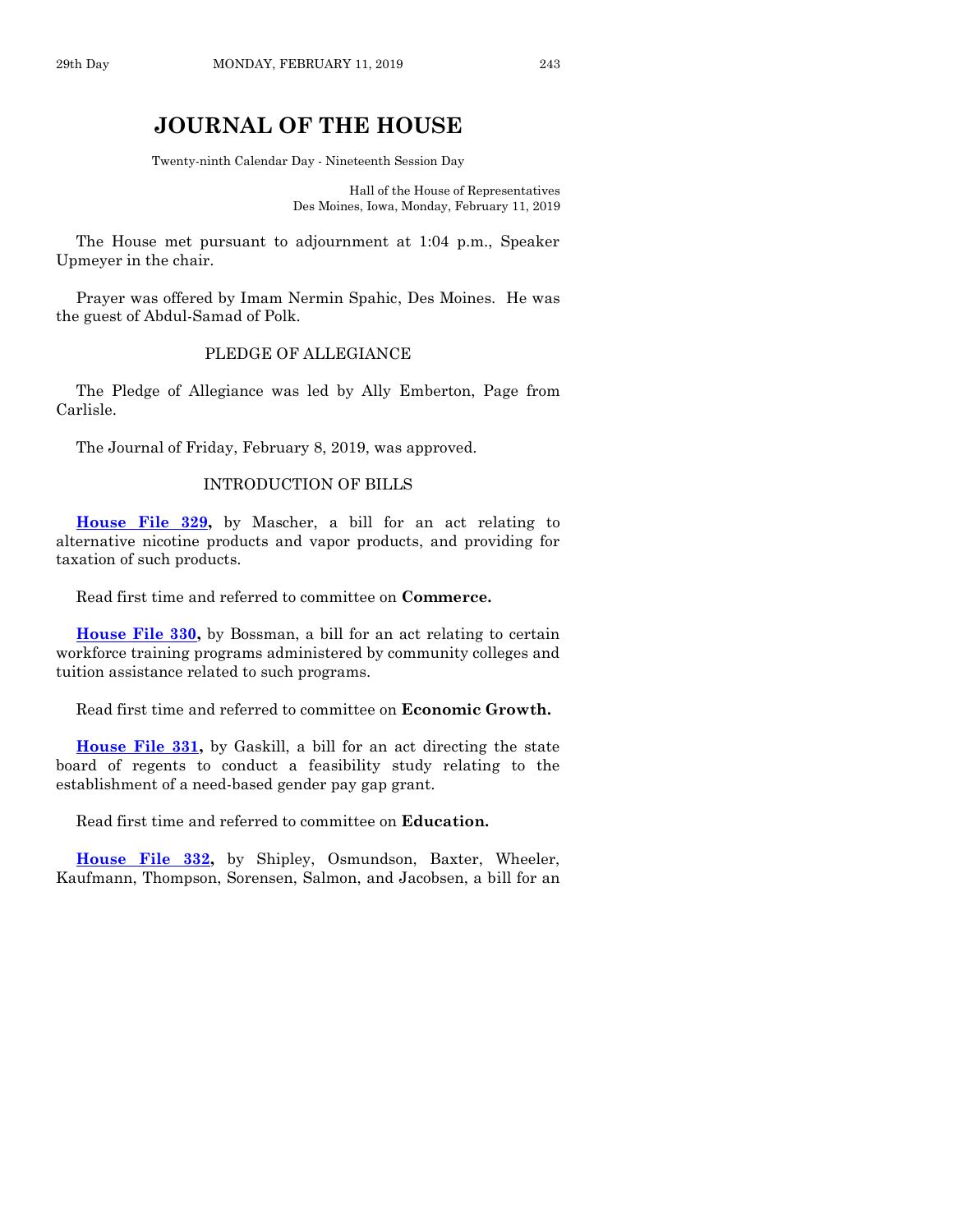act relating to the practice of alternative and complementary medicine, and making penalties applicable.

Read first time and referred to committee on **Human Resources.**

**[House File 333,](https://www.legis.iowa.gov/legislation/BillBook?ga=88&ba=HF333)** by Mascher, a bill for an act relating to expansion of the 1st five program statewide, and making an appropriation.

Read first time and referred to committee on **Human Resources.**

**[House File 334,](https://www.legis.iowa.gov/legislation/BillBook?ga=88&ba=HF334)** by Mascher, a bill for an act relating to state child care assistance, including income eligibility and waiting list guidelines and copayment requirements and providing an effective date.

Read first time and referred to committee on **Human Resources.**

**[House File 335,](https://www.legis.iowa.gov/legislation/BillBook?ga=88&ba=HF335)** by Hanusa, a bill for an act relating to the filing of nomination papers by persons seeking nomination by a nonparty political organization.

Read first time and referred to committee on **State Government.**

**[House File 336,](https://www.legis.iowa.gov/legislation/BillBook?ga=88&ba=HF336)** by committee on Judiciary, a bill for an act relating to postconviction relief procedure and the underlying trial court record of the proceedings challenged.

Read first time and placed on the **calendar.**

**[House File 337,](https://www.legis.iowa.gov/legislation/BillBook?ga=88&ba=HF337)** by committee on Judiciary, a bill for an act relating to state employee defense and indemnification from certain claims and actions.

Read first time and placed on the **calendar.**

**[House File 338,](https://www.legis.iowa.gov/legislation/BillBook?ga=88&ba=HF338)** by committee on Ways and Means, a bill for an act relating to claiming the adoption tax credit for qualified adoption expenses paid or incurred during a tax year and including retroactive applicability provisions.

Read first time and placed on the **Ways and Means calendar.**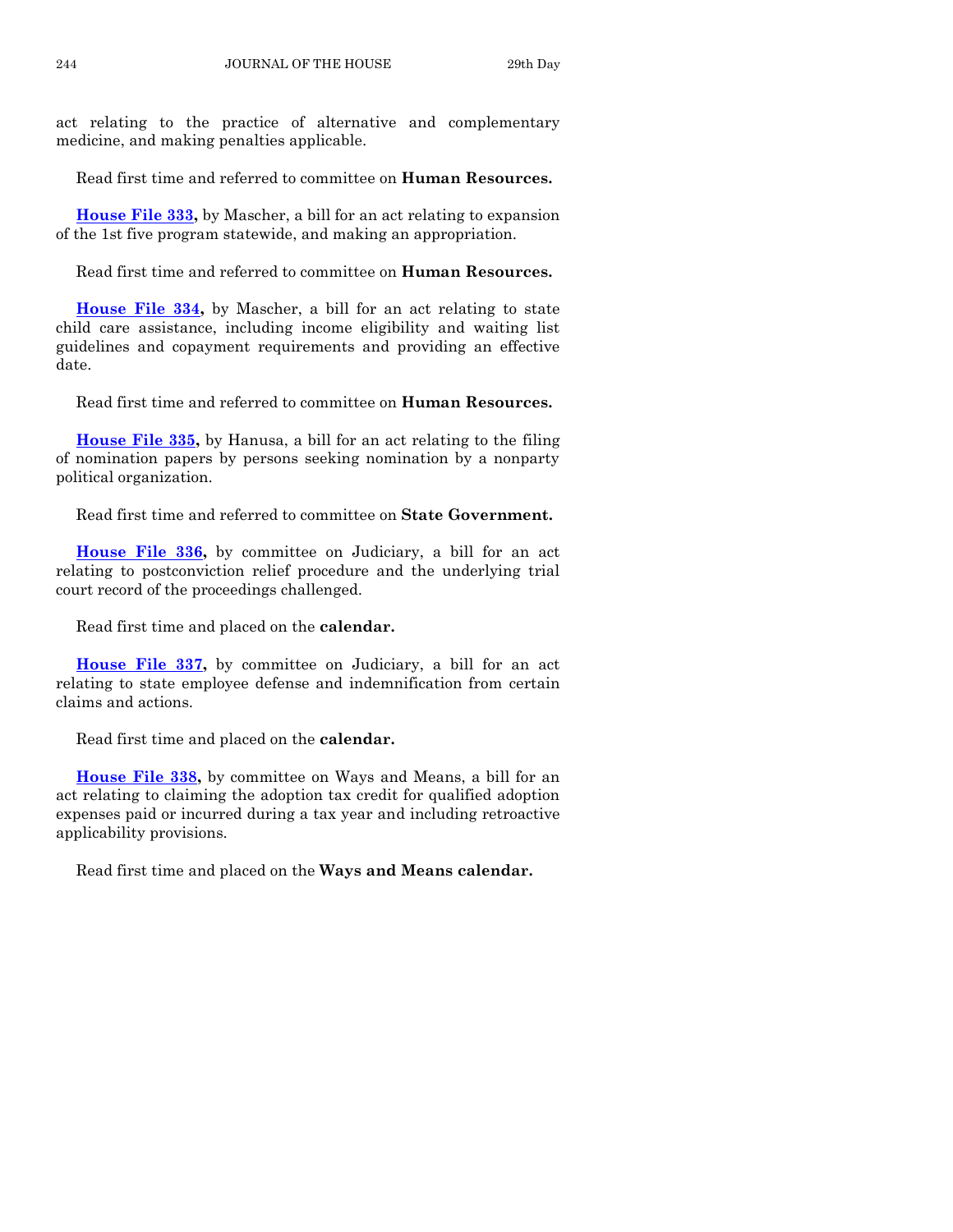**[House File 339,](https://www.legis.iowa.gov/legislation/BillBook?ga=88&ba=HF339)** by committee on Ways and Means, a bill for an act relating to certain tax credits awarded by the economic development authority for equity investments in qualifying businesses or innovation funds and including effective date provisions.

Read first time and placed on the **Ways and Means calendar.**

On motion by Hagenow of Dallas, the House was recessed at 1:19 p.m., until 3:30 p.m.

#### AFTERNOON SESSION

The House reconvened at 5:01 p.m., Windschitl of Harrison in the chair.

# INTRODUCTION OF BILLS

**[House File 340,](https://www.legis.iowa.gov/legislation/BillBook?ga=88&ba=HF340)** by Dolecheck, a bill for an act providing for the designation of a lay caregiver relating to a patient's inpatient stay at a hospital.

Read first time and referred to committee on **Human Resources.**

**[House File 341,](https://www.legis.iowa.gov/legislation/BillBook?ga=88&ba=HF341)** by Mascher, a bill for an act prohibiting persons from simultaneously holding more than one elective office and including applicability provisions.

Read first time and referred to committee on **State Government.**

**[House File 342,](https://www.legis.iowa.gov/legislation/BillBook?ga=88&ba=HF342)** by committee on Transportation, a bill for an act increasing the maximum allowable length for stinger-steered automobile transporters.

Read first time and placed on the **calendar.**

**[House File 343,](https://www.legis.iowa.gov/legislation/BillBook?ga=88&ba=HF343)** by committee on Transportation, a bill for an act allowing certain vans and pickups to be used to transport pupils to activity events or from school to home in emergency situations, and making penalties applicable.

Read first time and placed on the **calendar.**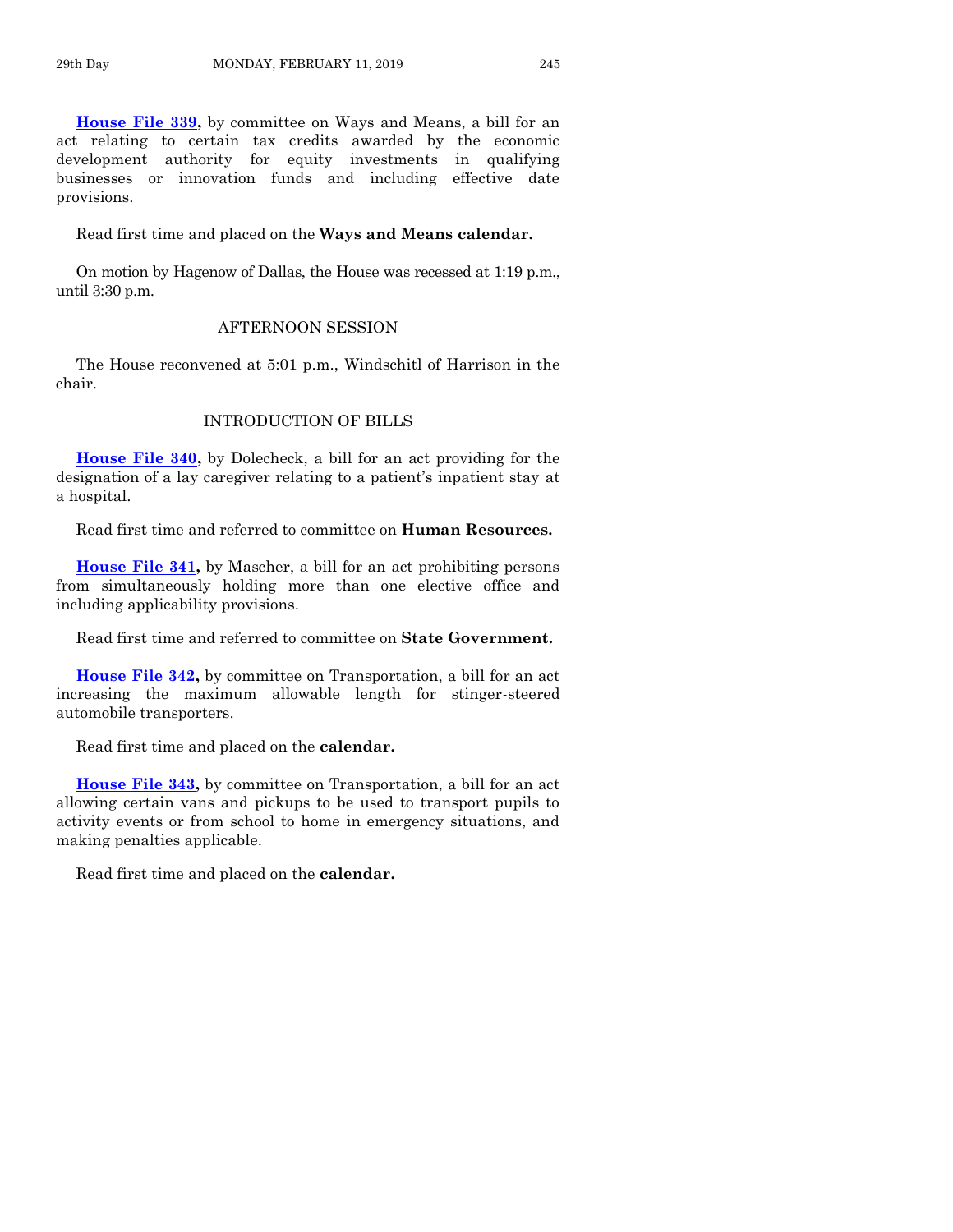**[House File 344,](https://www.legis.iowa.gov/legislation/BillBook?ga=88&ba=HF344)** by Salmon, a bill for an act relating to moneys donated to support 4-H clubs, by providing for the management and control of such moneys by county agricultural extension councils and 4-H clubs, and including effective date provisions.

Read first time and referred to committee on **Local Government.**

**[House File 345,](https://www.legis.iowa.gov/legislation/BillBook?ga=88&ba=HF345)** by committee on Transportation, a bill for an act relating to defective motorcycles and autocycles purchased or leased by consumers, making penalties applicable, and including applicability provisions.

Read first time and placed on the **calendar.**

# CONSIDERATION OF BILLS Regular Calendar

**[House File 306,](https://www.legis.iowa.gov/legislation/BillBook?ga=88&ba=HF306)** a bill for an act relating to public school funding by establishing the state percent of growth and the categorical state percent of growth for the budget year beginning July 1, 2019, modifying provisions relating to the property tax replacement payments, and including effective date provisions, was taken up for consideration.

R. Smith of Black Hawk offered amendment  $H-1001$  $H-1001$  filed by him and moved its adoption.

Roll call was requested by Prichard of Floyd and B. Meyer of Polk.

On the question "Shall amendment  $H-1001$  $H-1001$  be adopted?" [\(H.F. 306\)](https://www.legis.iowa.gov/legislation/BillBook?ga=88&ba=HF306)

The ayes were, 46:

| Abdul-Samad  | Anderson     | Bearinger         | Bennett           |
|--------------|--------------|-------------------|-------------------|
| Breckenridge | Brown-Powers | Cohoon            | Derry             |
| Donahue      | Ehlert       | $\rm{Forbes}$     | Gaines            |
| Gaskill      | Hall         | Heddens           | Hunter            |
| Isenhart     | Jacoby       | James             | Judge             |
| Kacena       | Konfrst      | Kressig           | Kurth             |
| Kurtz        | Lensing      | Mascher           | Matson            |
| McConkey     | Meyer, B.    | Nielsen           | Oldson            |
| Olson        | Ourth        | Prichard          | Running-Marquardt |
| Smith, M.    | Smith, R.    | Staed             | Steckman          |
| Sunde        | Thede        | Wessel-Kroeschell | Williams          |
| Winckler     | Wolfe        |                   |                   |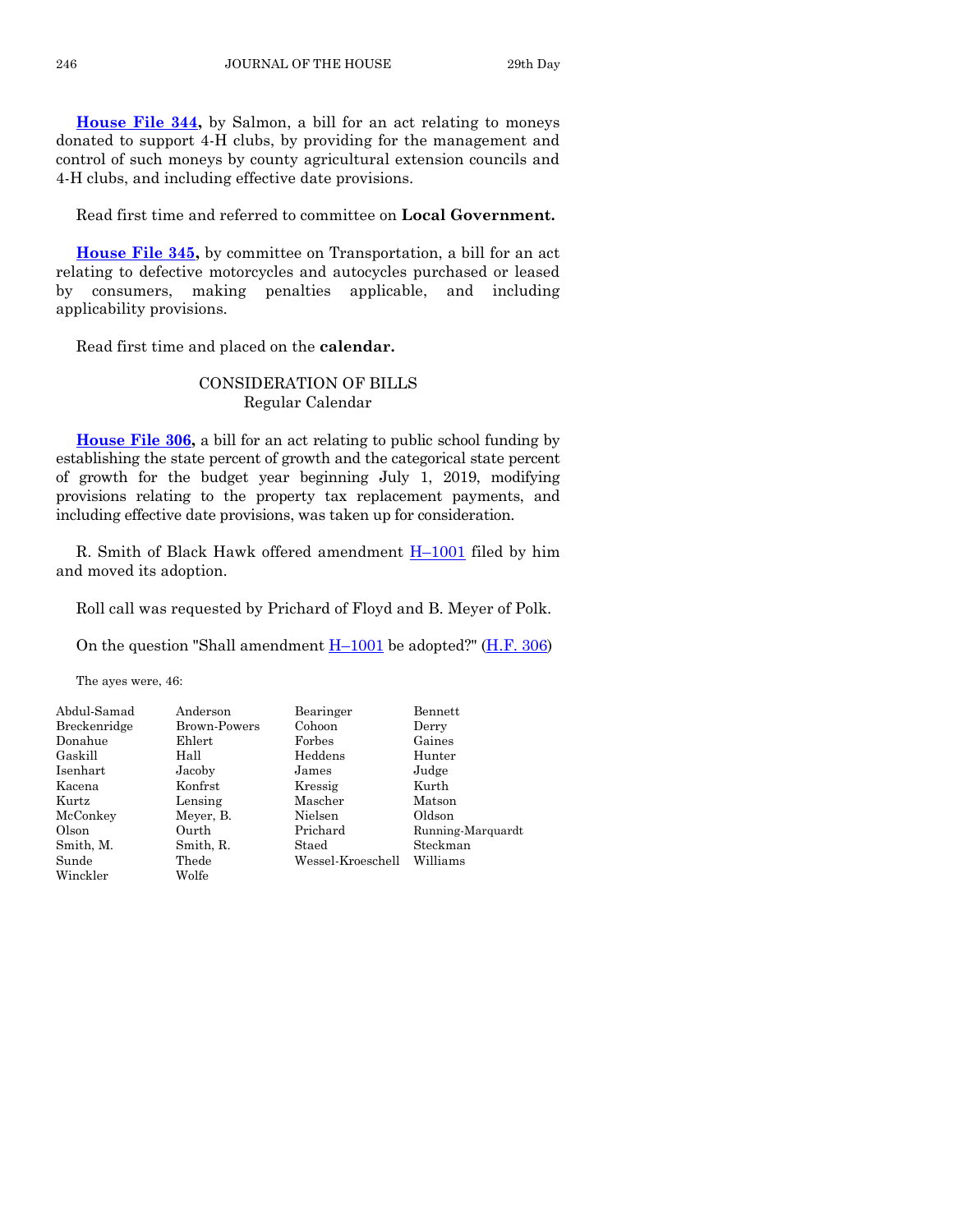#### The nays were, 53:

| Bacon        | Baxter    | Bergan    | $_{\rm Best}$  |
|--------------|-----------|-----------|----------------|
| Bloomingdale | Bossman   | Brink     | Carlson        |
| Deyoe        | Dolecheck | Fisher    | Frv            |
| Gassman      | Gerhold   | Grassley  | Gustafson      |
| Hagenow      | Hanusa    | Hein      | Hinson         |
| Hite         | Holt      | Huseman   | Jacobsen       |
| Jeneary      | Jones     | Kaufmann  | Kerr           |
| Klein        | Landon    | Lohse     | Lundgren       |
| McKean       | Meyer, A. | Mitchell  | Mohr           |
| Mommsen      | Moore     | Osmundson | Paustian       |
| Salmon       | Sexton    | Shipley   | Sieck          |
| Sorensen     | Thompson  | Thorup    | Upmeyer, Spkr. |
| Wheeler      | Wills     | Worthan   | Zumbach        |
| Windschitl.  |           |           |                |

Absent or not voting, 1:

#### Maxwell

Presiding

Amendment H-[1001](https://www.legis.iowa.gov/legislation/BillBook?ga=88&ba=H1001) lost.

R. Smith of Black Hawk asked and received unanimous consent to withdraw amendment  $H-1002$  $H-1002$  filed by him and Hall of Woodbury on February 8, 2019.

Kaufmann of Cedar rose on a point of order under Rule 10, decorum in debate.

The Speaker resolved the point of order.

Kaufmann of Cedar rose on a point of order under Rule 10, decorum in debate.

The Speaker resolved the point of order.

Dolecheck of Ringgold moved that the bill be read a last time now and placed upon its passage which motion prevailed and the bill was read a last time.

On the question "Shall the bill pass?"  $(H.F. 306)$  $(H.F. 306)$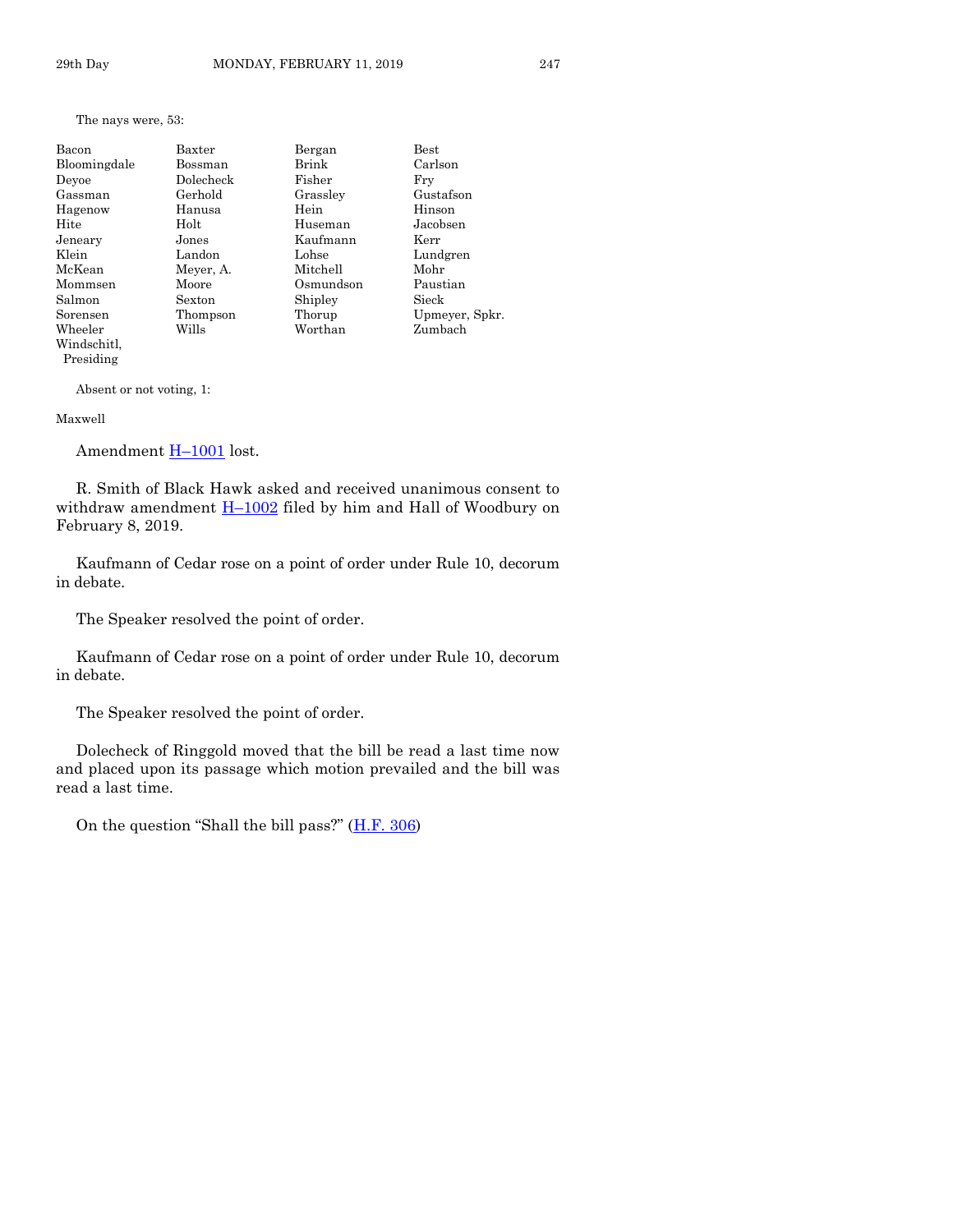The ayes were, 53:

| Bacon        | Baxter    | Bergan    | <b>Best</b>    |
|--------------|-----------|-----------|----------------|
| Bloomingdale | Bossman   | Brink     | Carlson        |
| Deyoe        | Dolecheck | Fisher    | Frv            |
| Gassman      | Gerhold   | Grassley  | Gustafson      |
| Hagenow      | Hanusa    | Hein      | Hinson         |
| Hite         | Holt      | Huseman   | Jacobsen       |
| Jeneary      | Jones     | Kaufmann  | Kerr           |
| Klein        | Landon    | Lohse     | Lundgren       |
| Maxwell      | McKean    | Meyer, A. | Mitchell       |
| Mohr         | Mommsen   | Moore     | Osmundson      |
| Paustian     | Salmon    | Sexton    | Sieck          |
| Sorensen     | Thompson  | Thorup    | Upmeyer, Spkr. |
| Wheeler      | Wills     | Worthan   | Zumbach        |
| Windschitl.  |           |           |                |
| Presiding    |           |           |                |
|              |           |           |                |

The nays were, 47:

| Abdul-Samad  | Anderson            | Bearinger | Bennett           |
|--------------|---------------------|-----------|-------------------|
| Breckenridge | <b>Brown-Powers</b> | Cohoon    | Derry             |
| Donahue      | Ehlert              | Forbes    | Gaines            |
| Gaskill      | Hall                | Heddens   | Hunter            |
| Isenhart     | Jacoby              | James     | Judge             |
| Kacena       | Konfrst             | Kressig   | Kurth             |
| Kurtz        | Lensing             | Mascher   | Matson            |
| McConkey     | Meyer, B.           | Nielsen   | Oldson            |
| Olson        | Ourth               | Prichard  | Running-Marquardt |
| Shipley      | Smith, M.           | Smith, R. | Staed             |
| Steckman     | Sunde               | Thede     | Wessel-Kroeschell |
| Williams     | Winckler            | Wolfe     |                   |

Absent or not voting, none.

The bill having received a constitutional majority was declared to have passed the House and the title was agreed to.

Lundgren of Dubuque in the chair at 6:57 p.m.

#### Appropriations Calendar

**[House File 307,](https://www.legis.iowa.gov/legislation/BillBook?ga=88&ba=HF307)** a bill for an act relating to public school funding by modifying provisions relating to the regular program state cost per pupil, making appropriations to the transportation equity fund, establishing transportation data review and reporting requirements, and including effective date provisions, was taken up for consideration.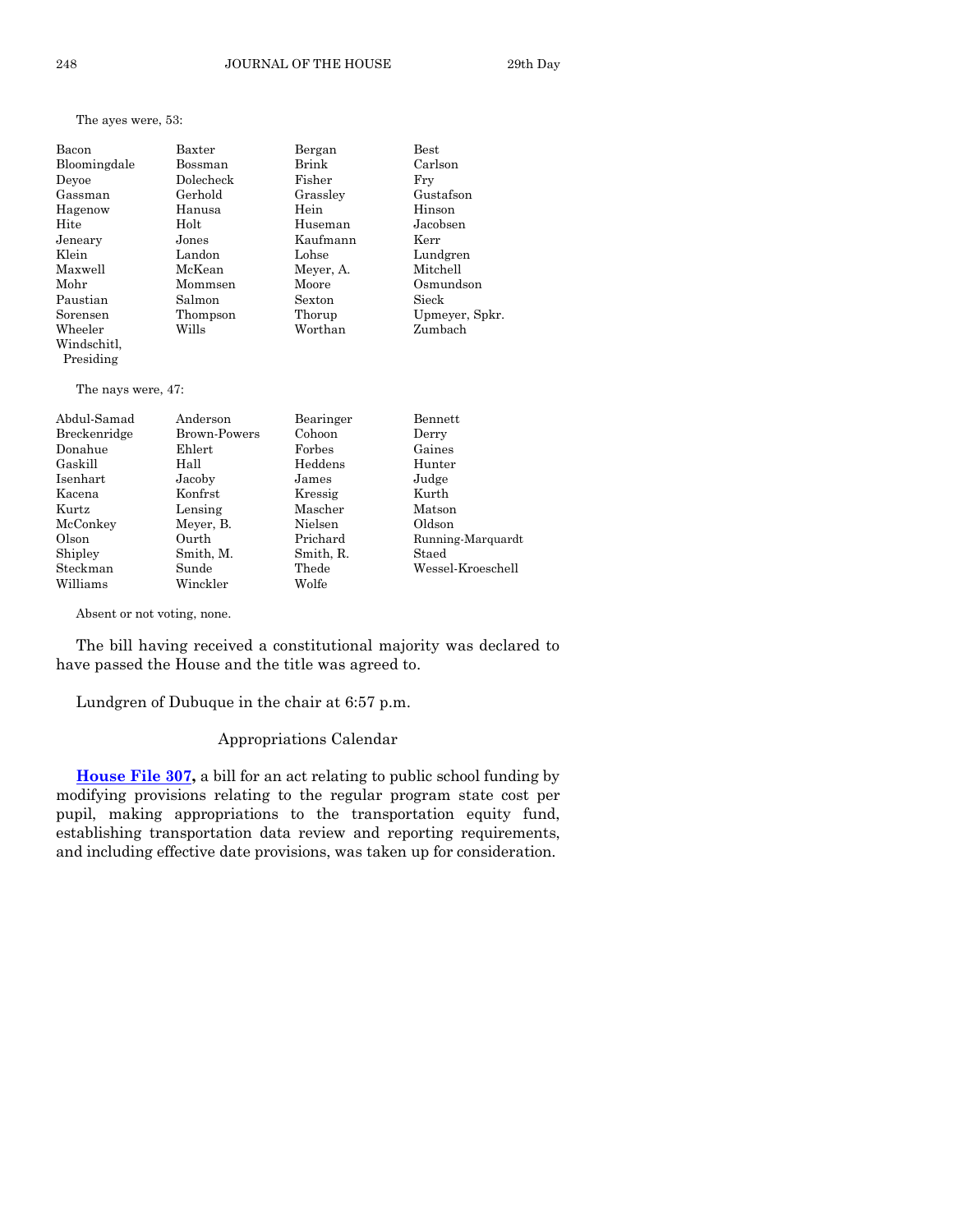Kerr of Louisa moved that the bill be read a last time now and placed upon its passage which motion prevailed and the bill was read a last time.

On the question "Shall the bill pass?" ([H.F. 307\)](https://www.legis.iowa.gov/legislation/BillBook?ga=88&ba=HF307)

The ayes were, 99:

| Abdul-Samad         | Anderson          | Bacon        | Baxter            |
|---------------------|-------------------|--------------|-------------------|
| Bearinger           | <b>Bennett</b>    | Bergan       | <b>Best</b>       |
| Bloomingdale        | Bossman           | Breckenridge | Brink             |
| <b>Brown-Powers</b> | Carlson           | Cohoon       | Derry             |
| Deyoe               | Dolecheck         | Donahue      | Ehlert            |
| Fisher              | Forbes            | Fry          | Gaines            |
| Gaskill             | Gassman           | Gerhold      | Grassley          |
| Gustafson           | Hagenow           | Hall         | Hanusa            |
| Heddens             | Hein              | Hinson       | Hite              |
| Holt                | Hunter            | Huseman      | Isenhart          |
| Jacobsen            | Jacoby            | James        | Jeneary           |
| Jones               | Judge             | Kacena       | Kaufmann          |
| Kerr                | Klein             | Konfrst      | Kressig           |
| Kurth               | Kurtz             | Landon       | Lensing           |
| Lohse               | Mascher           | Matson       | Maxwell           |
| McConkey            | McKean            | Meyer, A.    | Meyer, B.         |
| Mitchell            | Mohr              | Mommsen      | Moore             |
| Nielsen             | Oldson            | Olson        | Osmundson         |
| Ourth               | Paustian          | Prichard     | Running-Marquardt |
| Salmon              | Sexton            | Sieck        | Smith, M.         |
| Smith, R.           | Sorensen          | Staed        | Steckman          |
| Sunde               | Thede             | Thompson     | Thorup            |
| Upmeyer, Spkr.      | Wessel-Kroeschell | Wheeler      | Williams          |
| Wills               | Winckler          | Windschitl   | Wolfe             |
| Worthan             | Zumbach           | Lundgren,    |                   |
|                     |                   | Presiding    |                   |

The nays were, 1:

Shipley

Absent or not voting, none.

The bill having received a constitutional majority was declared to have passed the House and the title was agreed to.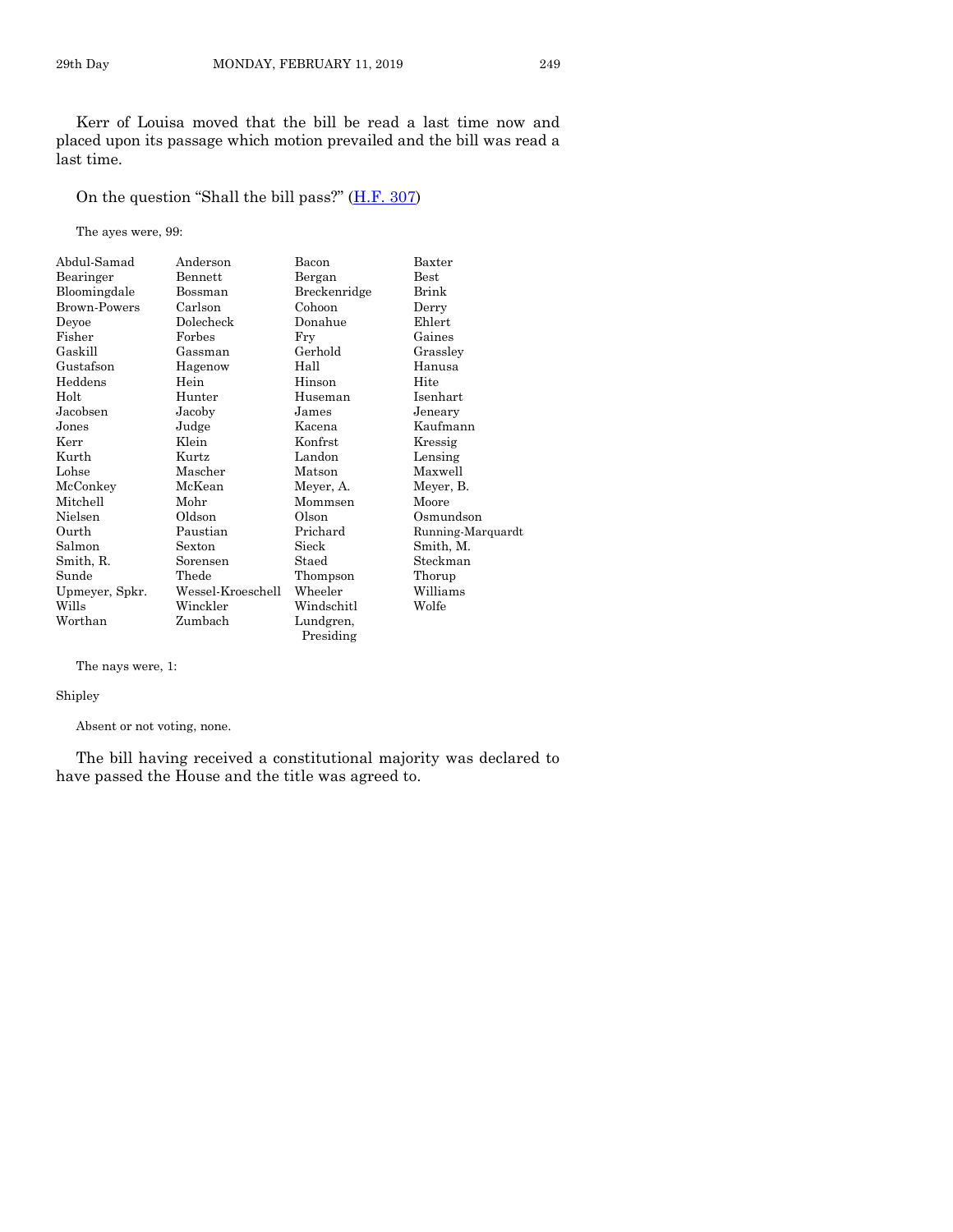# IMMEDIATE MESSAGES

Hagenow of Dallas asked and received unanimous consent that the following bills be immediately messaged to the Senate: **House Files 306** and **307.**

# LEAVE OF ABSENCE

Leave of absence was granted during voting as follows:

Maxwell of Poweshiek

# SPONSOR ADDED

[House File 317](https://www.legis.iowa.gov/legislation/BillBook?ga=88&ba=HF317) – Shipley of Jefferson

# HOUSE STUDY BILL COMMITTEE ASSIGNMENTS

# **[H.S.B. 138](https://www.legis.iowa.gov/legislation/BillBook?ga=88&ba=HSB138) Public Safety**

Relating to the confidentiality of certain law enforcement reports, records, and information under Iowa's open records law.

# **[H.S.B. 139](https://www.legis.iowa.gov/legislation/BillBook?ga=88&ba=HSB139) Public Safety**

Relating to certain boards and councils in the department of human rights including the establishment of the justice advisory board and the elimination of the criminal and juvenile justice planning advisory council, the public safety advisory board, and the sex offender research council.

# **[H.S.B. 140](https://www.legis.iowa.gov/legislation/BillBook?ga=88&ba=HSB140) Public Safety**

Relating to controlled substances, including amending information collection and reporting requirements under the Iowa prescription monitoring program, amending the controlled substance schedules, removing certain references to marijuana, making penalties applicable, and including effective date provisions.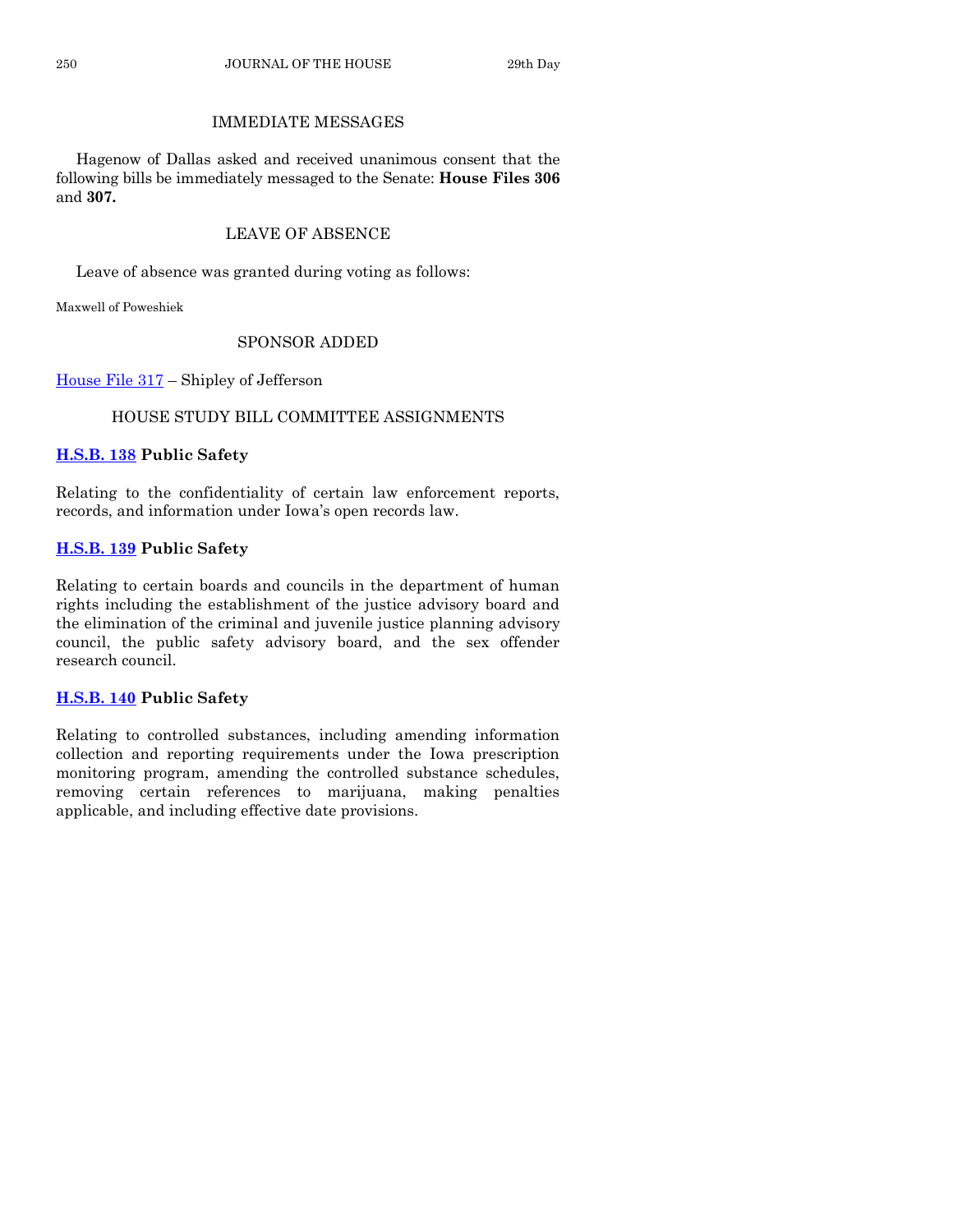# **[H.S.B. 141](https://www.legis.iowa.gov/legislation/BillBook?ga=88&ba=HSB141) Public Safety**

Relating to the confidentiality of peace officer body camera data under Iowa's open records law.

# **[H.S.B. 142](https://www.legis.iowa.gov/legislation/BillBook?ga=88&ba=HSB142) Judiciary**

Relating to postconviction DNA profiling procedure.

# **[H.S.B. 143](https://www.legis.iowa.gov/legislation/BillBook?ga=88&ba=HSB143) Judiciary**

Relating to the confidentiality of information filed with the court used to secure an arrest warrant.

# **[H.S.B. 144](https://www.legis.iowa.gov/legislation/BillBook?ga=88&ba=HSB144) Judiciary**

Relating to payments from the indigent defense fund by the state public defender for costs incurred by a privately retained attorney representing an indigent person.

# **[H.S.B. 145](https://www.legis.iowa.gov/legislation/BillBook?ga=88&ba=HSB145) State Government**

Relating to public utility crossings of railroad rights-of-way.

# **[H.S.B. 146](https://www.legis.iowa.gov/legislation/BillBook?ga=88&ba=HSB146) State Government**

Eliminating the education telecommunications council and regional telecommunications councils established under the Iowa communications network.

# **[H.S.B. 147](https://www.legis.iowa.gov/legislation/BillBook?ga=88&ba=HSB147) State Government**

Relating to tax return preparers, and providing penalties.

# **[H.S.B. 148](https://www.legis.iowa.gov/legislation/BillBook?ga=88&ba=HSB148) State Government**

Concerning the sale of alcoholic liquor by native wineries.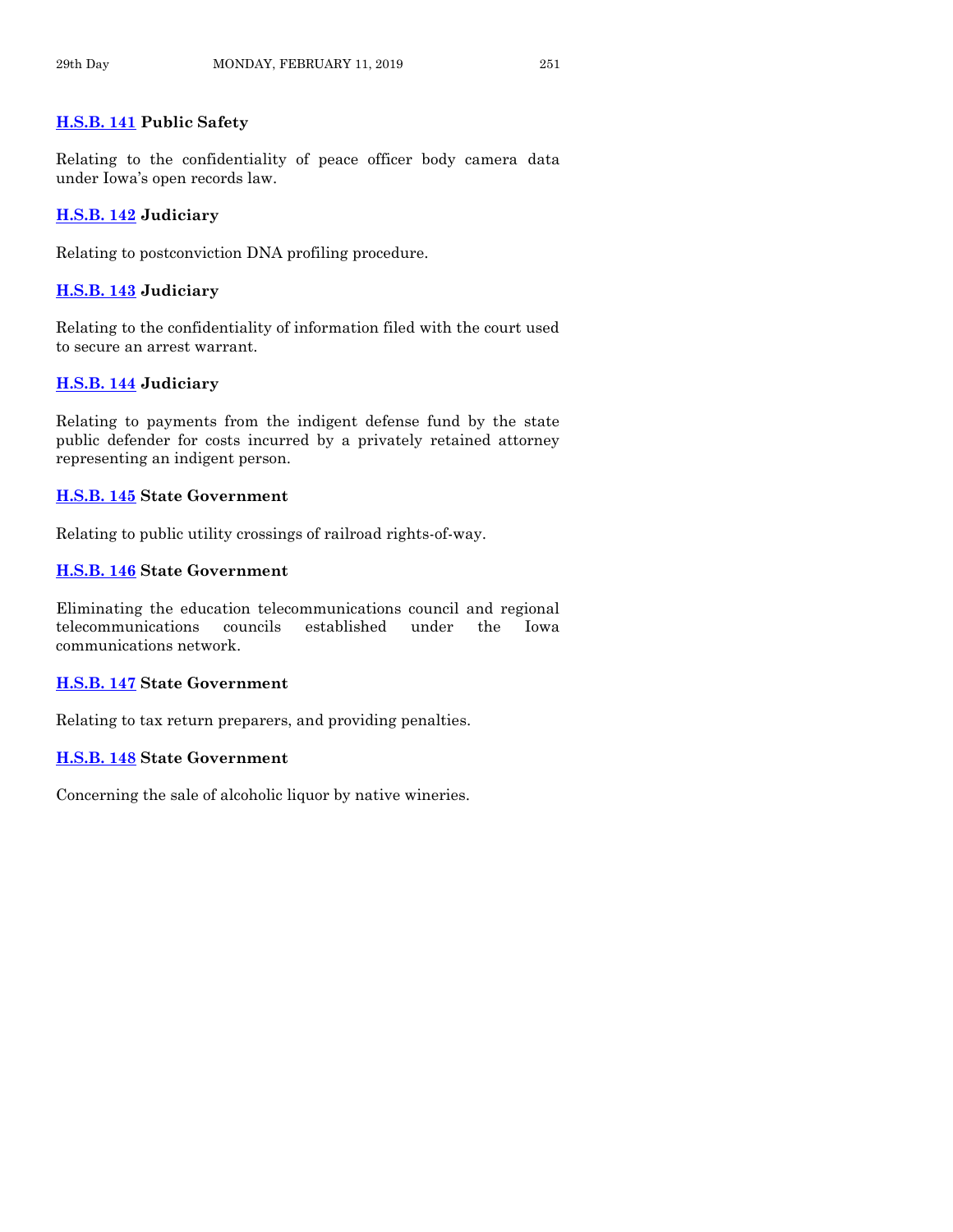# **[H.S.B. 149](https://www.legis.iowa.gov/legislation/BillBook?ga=88&ba=HSB149) Ways and Means**

Exempting from the state sales and use tax the purchase price and installation costs of emergency generators used for power outages or natural disasters.

# SUBCOMMITTEE ASSIGNMENTS

#### **[House File 226](https://www.legis.iowa.gov/legislation/BillBook?ga=88&ba=HF226)**

State Government: Moore, Chair; Derry and Sorensen.

#### **[House File 230](https://www.legis.iowa.gov/legislation/BillBook?ga=88&ba=HF230)**

Economic Growth: Wheeler, Chair; Huseman and Jacoby.

#### **[House File 241](https://www.legis.iowa.gov/legislation/BillBook?ga=88&ba=HF241)**

Education: Kerr, Chair; Gassman and Staed.

#### **[House File 242](https://www.legis.iowa.gov/legislation/BillBook?ga=88&ba=HF242)**

Education: Brink, Chair; Ehlert and Hanusa.

## **[House File 256](https://www.legis.iowa.gov/legislation/BillBook?ga=88&ba=HF256)**

Education: Kerr, Chair; Donahue and Moore.

#### **[House File 268](https://www.legis.iowa.gov/legislation/BillBook?ga=88&ba=HF268)**

Appropriations: Hinson, Chair; Deyoe and Mascher.

#### **[House File 271](https://www.legis.iowa.gov/legislation/BillBook?ga=88&ba=HF271)**

Education: Dolecheck, Chair; Kerr and Mascher.

#### **[House File 272](https://www.legis.iowa.gov/legislation/BillBook?ga=88&ba=HF272)**

Education: Hanusa, Chair; Salmon and R. Smith.

#### **[House File 273](https://www.legis.iowa.gov/legislation/BillBook?ga=88&ba=HF273)**

Education: Brink, Chair; Ehlert and Hanusa.

#### **[House File 274](https://www.legis.iowa.gov/legislation/BillBook?ga=88&ba=HF274)**

Education: A. Meyer, Chair; Gassman and Matson.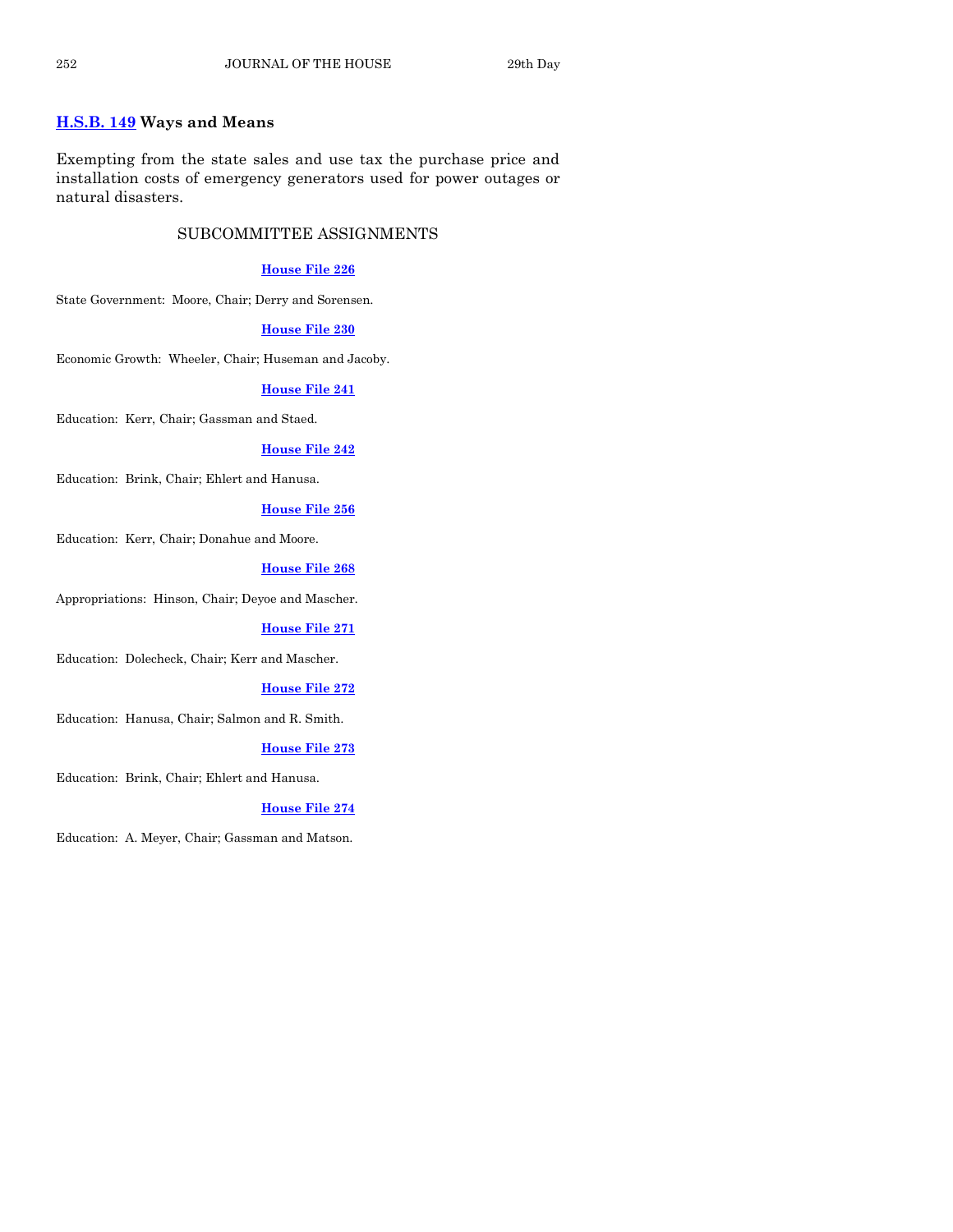#### **[House File 275](https://www.legis.iowa.gov/legislation/BillBook?ga=88&ba=HF275)**

Education: Kerr, Chair; Gassman and Kurth.

#### **[House File 285](https://www.legis.iowa.gov/legislation/BillBook?ga=88&ba=HF285)**

State Government: McKean, Chair; Deyoe and Lensing.

#### **[House File 302](https://www.legis.iowa.gov/legislation/BillBook?ga=88&ba=HF302)**

State Government: Jacobsen, Chair; Moore and Nielsen.

# HOUSE STUDY BILL SUBCOMMITTEE ASSIGNMENTS

#### **[House Study Bill 138](https://www.legis.iowa.gov/legislation/BillBook?ga=88&ba=HSB138)**

Public Safety: Thorup, Chair; Kacena and Kerr.

#### **[House Study Bill 139](https://www.legis.iowa.gov/legislation/BillBook?ga=88&ba=HSB139)**

Public Safety: Fisher, Chair; Kacena and Worthan.

#### **[House Study Bill 140](https://www.legis.iowa.gov/legislation/BillBook?ga=88&ba=HSB140)**

Public Safety: Jeneary, Chair; Kacena and Paustian.

#### **[House Study Bill 141](https://www.legis.iowa.gov/legislation/BillBook?ga=88&ba=HSB141)**

Public Safety: Paustian, Chair; Kacena and Mohr.

#### **[House Study Bill 142](https://www.legis.iowa.gov/legislation/BillBook?ga=88&ba=HSB142)**

Judiciary: Mitchell, Chair; Klein and Wolfe.

#### **[House Study Bill 143](https://www.legis.iowa.gov/legislation/BillBook?ga=88&ba=HSB143)**

Judiciary: Paustian, Chair; Jones and Sunde.

#### **[House Study Bill 144](https://www.legis.iowa.gov/legislation/BillBook?ga=88&ba=HSB144)**

Judiciary: McKean, Chair; Hite and Konfrst.

#### **[House Study Bill 145](https://www.legis.iowa.gov/legislation/BillBook?ga=88&ba=HSB145)**

State Government: Hinson, Chair; Derry and Mitchell.

#### **[House Study Bill 146](https://www.legis.iowa.gov/legislation/BillBook?ga=88&ba=HSB146)**

State Government: Sorensen, Chair; Kaufmann and Konfrst.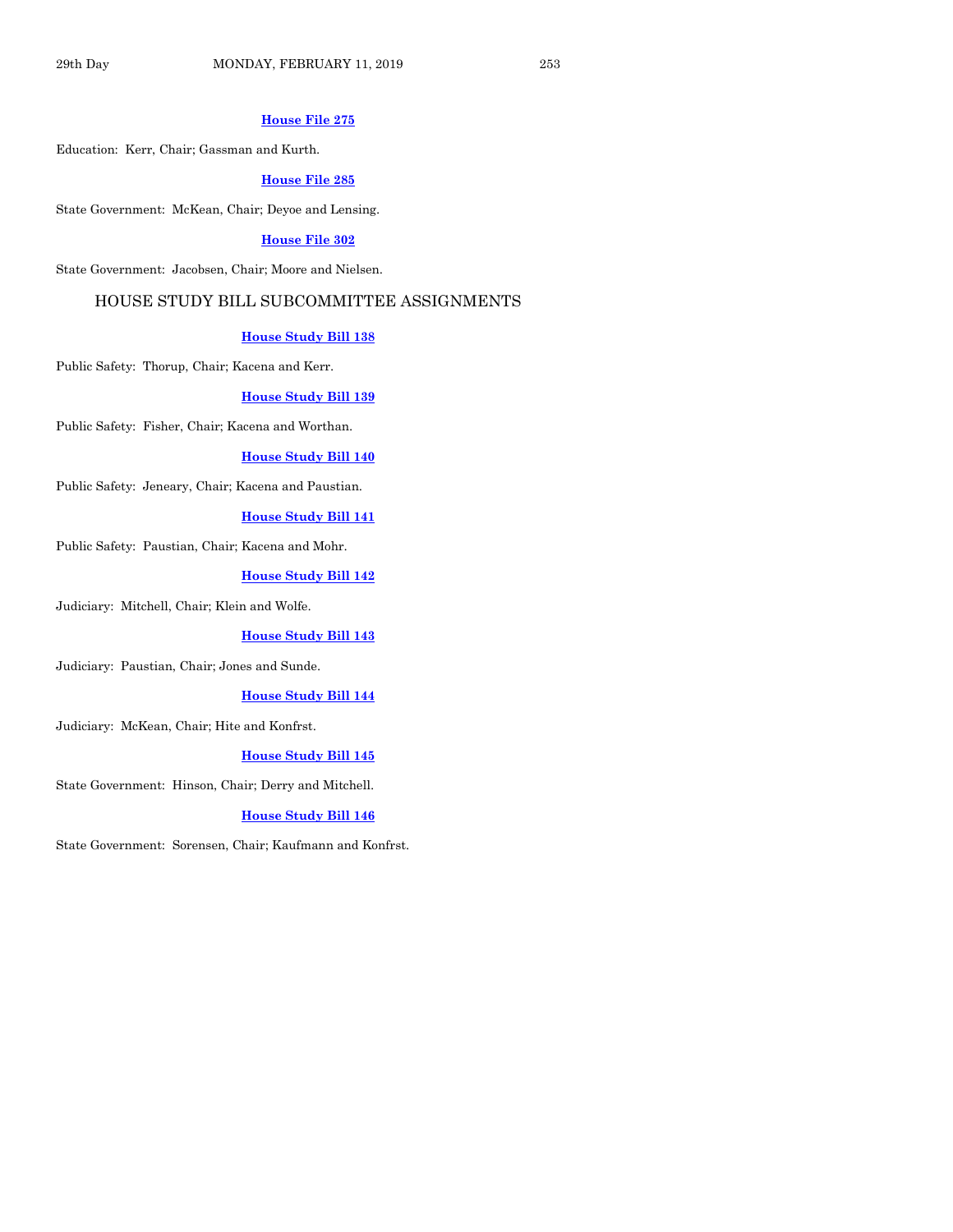#### **[House Study Bill 147](https://www.legis.iowa.gov/legislation/BillBook?ga=88&ba=HSB147)**

State Government: Bergan, Chair; Derry and Moore.

#### **[House Study Bill 148](https://www.legis.iowa.gov/legislation/BillBook?ga=88&ba=HSB148)**

State Government: Sexton, Chair; Lensing and Mitchell.

# **[House Study Bill 149](https://www.legis.iowa.gov/legislation/BillBook?ga=88&ba=HSB149)**

Ways and Means: Wheeler, Chair; Brown-Powers and Hite.

# COMMITTEE RECOMMENDATIONS

MADAM SPEAKER: The Chief Clerk of the House respectfully reports that the following committee recommendations have been received and are on file in the office of the Chief Clerk:

#### CARMINE BOAL Chief Clerk of the House

#### COMMITTEE ON COMMERCE

Committee Bill (Formerly [House Study Bill 89\)](https://www.legis.iowa.gov/legislation/BillBook?ga=88&ba=HSB89), relating to the subpoena powers of the superintendent of credit unions, and making penalties applicable.

Fiscal Note: **No**

Recommendation: **Do Pass** February 11, 2019.

**Committee Bill** (Formerly [House Study Bill 90\)](https://www.legis.iowa.gov/legislation/BillBook?ga=88&ba=HSB90), providing for the good-faith submission of information, records, applications, and documents to the credit union division.

Fiscal Note: **No**

Recommendation: **Do Pass** February 11, 2019.

Committee Bill (Formerl[y House Study Bill 106\)](https://www.legis.iowa.gov/legislation/BillBook?ga=88&ba=HSB106), relating to procedural requirements for the merger of state credit unions.

Fiscal Note: **No**

Recommendation: **Do Pass** February 11, 2019.

**Committee Bill** (Formerly [House Study Bill 107\)](https://www.legis.iowa.gov/legislation/BillBook?ga=88&ba=HSB107), relating to matters under the purview of the utilities division of the department of commerce, and making penalties applicable.

Fiscal Note: **No**

Recommendation: **Do Pass** February 11, 2019.